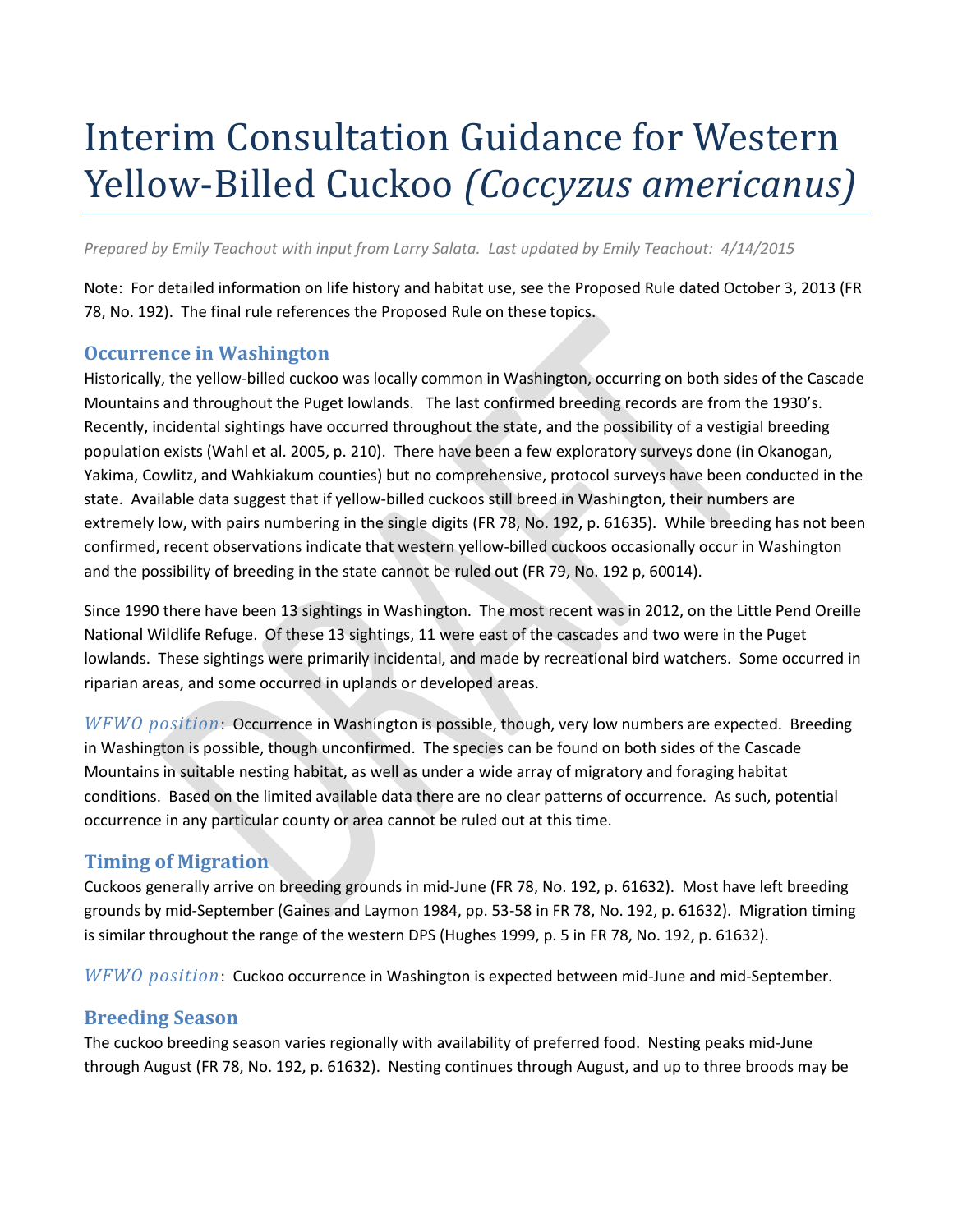raised if there is sufficient prey base (Laymon et al. 1997, p. 11; Halterman 2009, p. 77 in FR 78, No. 192, p. 61632).

*WFWO position*: In Washington, if breeding occurs, we expect it to take place between mid-June and mid-September.

### **Breeding Habitat**

The western yellow-billed cuckoo nests almost exclusively in low to moderate elevation riparian woodlands that are 50 acres or larger (FR 78, No. 192, p. 61633). At a landscape level, the amount of cottonwood/willowdominated vegetation and width of riparian habitat influences distribution and abundance (Gaines and Laymon 1984, p. 76 in FR 78, No. 192, p. 61633). In California, yellow-billed cuckoos are most likely to be found in patches larger than 200 acres (FR 78, No. 192, p. 61633).

*WFWO position*: Suitable breeding habitat for the cuckoo is defined as patches of mature willow and cottonwood riparian vegetation that are >50 acres in size.

## **Foraging and Migrating Habitat**

Little is known about the foraging and migrating habitat of yellow-billed cuckoo. A high foliage volume of cottonwoods appeared important for foraging in a study done along the Colorado River (Rosenburg et al. 1991, pp. 203-204 in FR 78, No. 192, p. 61633).

Yellow-billed cuckoos are found in a variety of vegetation types during migration, including coastal scrub, secondary growth woodland, hedgerows, humid lowland forests, and forest edges from sea level to 8,125 ft (Hughes 1999, pp. 6-7 in FR 78, No. 192, p. 61633). They may also use smaller riparian patches than those in which they typically nest (FR 78, No. 192, p. 61632).

*WFWO position*: Western yellow-billed cuckoos use a wide array of migratory and foraging habitat types.

## **Surveying for Nesting Yellow-billed Cuckoo**

The lead office (Sacramento – R/8) recommends the use of Halterman et al. (2011) as the most effective survey protocol. The survey approach uses auditory playback and requires four surveys between mid-June to mid-August. Surveyors must have applicable state and federal permits. The Service is currently developing a programmatic Biological Opinion on the issuance of recovery permits for surveys, but it will only apply in Region 8. There is currently no existing Biological Opinion that address recovery permits for yellow-billed cuckoo surveys in Region 1.

*WFWO position*: To-date, there has not been demand for recovery permits for yellow-billed cuckoos in Washington. Should the need arise, staff should coordinate with either Emily Teachout or Jeff Chan to identify an approach for obtaining the necessary recovery permits.

#### **Consultation Strategy**

The FWS needs to develop a standardized survey protocol for the cuckoo rangewide.